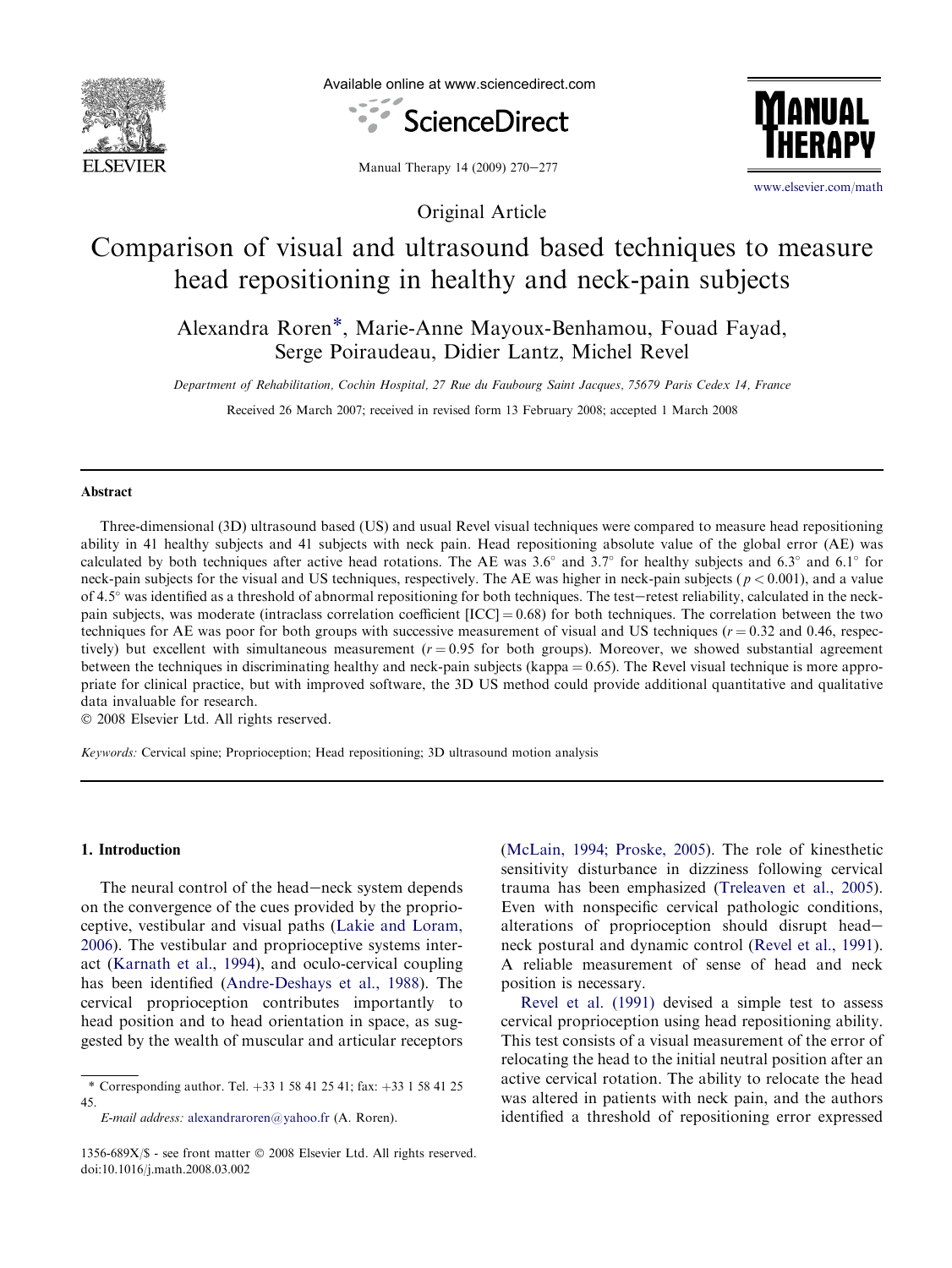in degrees that discriminates abnormal from normal repositioning. The mean error was  $>4.5^{\circ}$  for 89% of the neck-pain subjects and  $\langle 4.5^\circ$  for 89% of the healthy subjects. The head repositioning test was also described as an exercise and used to measure the effect of a neckpain rehabilitation program [\(Revel et al., 1994](#page-7-0)). This test has been widely used ([Heikkila and Astrom, 1996;](#page-7-0) [De Hertogh et al., 2000; Rix and Bagust, 2001;](#page-7-0) [Kristjansson et al., 2001;](#page-7-0) [Humphreys et al., 2002](#page-7-0)) and the test-retest reliability has been evaluated in a group of healthy subjects ([Pinsault et al., 2006\)](#page-7-0).

Recently, an ultrasound based (US) technique was used with various experimental procedures to measure sense of head and neck position in asymptomatic populations ([Strimpakos et al., 2006; Lee et al., 2006\)](#page-7-0).

We aimed to compare the original Revel visual method with a three-dimensional (3D) US technique in healthy subjects and those with neck pain to evaluate the clinical utility of the techniques and intra-rater reliability in head repositioning assessment.

## 2. Patients and methods

## 2.1. Population

To be included in the study, healthy subjects and those with neck pain had to be older than 18 years and not have any vestibular, neurological or inflammatory rheumatic disorders. All subjects were patients from a rehabilitation department and were therefore screened by the medical team.

We collected data on age, sex, height, weight and sports activity, as well as duration of pain (for neckpain subjects) in months and intensity of the cervical pain at rest and during the tests by a visual analog scale (VAS,  $0-100$ -mm length). French bioethics legislation does not require consent from the Hospital Ethics Committee for this type of study. The study was conducted in compliance with the protocol Good Clinical Practices and Declaration of Helsinki principles. In accordance with the French national law patients gave their written agreement to participate after being informed of the experimental protocol.

## 2.2. Instrumentation

The subject, who wore a helmet (different helmet for Revel visual and US technique), was seated in a supported position on a chair with a backrest in front of a target (similar for both techniques) ([Fig. 1](#page-2-0)A and B).

#### 2.2.1. Revel visual technique

For the Revel visual technique, the helmet weighed 250 g and had a light beam on top [\(Fig. 1](#page-2-0)C). A circular graduated target (40-cm diameter with concentric circles every centimetre) was divided into four quadrants separated by two axes intersecting at 0 (the horizontal axis in abscissa and vertical axis in ordinate). The target was placed on the wall in front of the subject and adjusted to align with the subject's reference head position. Opaque goggles (weight 30 g) were used to occlude the subject's vision during the test.

Manufacturers' details for Revel visual technique have previously been described [\(Savignat and Roren,](#page-7-0) [2007](#page-7-0)).

#### 2.2.2. US technique

For the US technique, we used a US motion analysis system to measure the head repositioning error in three cardinal planes (Zebris; Zebris medizintechnik GMBH, D88316, Isny, Germany). The US helmet, weighing 194 g, was fitted with a US tripod transmitter to detect real-time cervical spine motion ([Fig. 1D](#page-2-0)), and data were stored on a computer.

A laser pen was fixed on the US helmet to visually determine the initial reference position with the light beam projecting on the target. Moreover, the laser pen allowed for, at each trial, a visual reading of the head repositioning error in addition to the results given by the US technique. The visual reading during the US experiment was defined as the US-visual technique.

Because of the design of the helmet, the subject could not wear goggles, so the vision was occluded by taping a square piece of fabric in front of each eye with adhesive tape ([Fig. 1D](#page-2-0)).

#### 2.3. Experimental procedure

The experimental procedure was similar with both Revel visual and US techniques. The US technique differed only in use of the US motion analysis system. As previously described [\(Revel et al., 1991](#page-7-0)), the subject, vision occluded, was instructed to adopt the selfdetermined neutral head-neck position, defined as the reference position. Then, the target was placed so that the light beam on top of the helmet pointed to the target's center (zero [0] on the target). The reference position was thus reliable for each trial with the visual or US technique.

For each trial, the subject was instructed to memorize the initial reference position, then to perform a maximal cervical rotation (horizontal plane) for about 2 s and to accurately return to the reference position without any speed constraint.

Subjects performed 10 trials for each technique. Before each trial, the examiner manually repositioned the subject's head to the reference position, and for the US technique, the motion analysis system was calibrated. The repositioning absolute value of the global error (AE) was recorded after each trial of head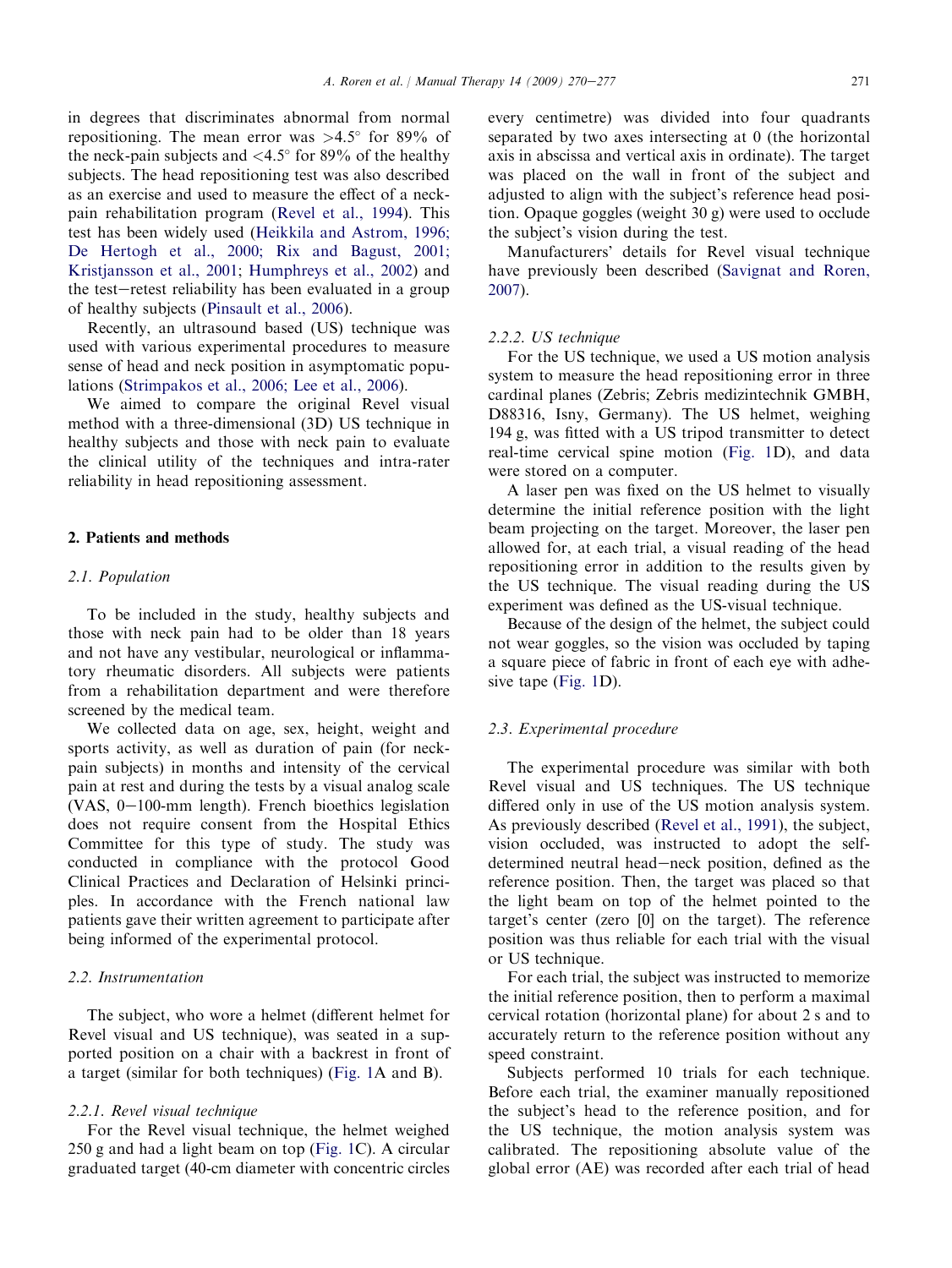<span id="page-2-0"></span>

Fig. 1. (A) Revel visual technique: subject on a chair in relaxed posture in front of the target. (B) US technique: subject on a chair in relaxed posture in front of the target, the transducer sensor stand is placed at 80 cm from the source to detect the US waves for all ranges of motion. By use of triangulation, the measurement was derived from the time delay between the US pulses measured at a sampling rate of 25 Hz. (C) Revel visual technique: helmet with a light beam, opaque goggles. (D) US technique: specially designed headgear with ultrasound tripod transmitter. A laser pen was added on top.

repositioning. No information on head repositioning ability was given to the subject.

We assessed unilateral repositioning ability so as to avoid subject fatigue, since the results do not differ after right or left head rotation ([Revel et al., 1991; Kristjansson](#page-7-0) [et al., 2001\)](#page-7-0). The direction of cervical rotation and the order of the techniques were selected at random. The experiment lasted about 30 min.

We calculated test-retest reliability of the visual and US techniques in the neck-pain population by the same examiner repeating the entire procedure after a 1-h rest.

With the Revel visual and the US-visual techniques, for each trial, the head repositioning error was visually and directly measured on the target by the distance between the final position of the spot of light and the initial reference position (projection of the light beam on the center of the target). Because the purpose of the experiment was the evaluation of an error in head repositioning after angular head displacement, the centimetric measurements on the target were converted to degrees from the center of rotation (taken as the source of the light beam at the top of the helmet, 90 cm from the target).

For the US technique, 3D data on cervical motion were processed by use of the Winspine V 1.78 software and expressed in degrees. The head repositioning AE corresponded to the final repositioned position registered by the US motion analysis system.

We considered the Pythagoras theorem as an appropriate way to convert the 3D data (US technique) into 2D data (Revel visual technique) [\(Fig. 2A](#page-3-0)).

## 2.4. Statistical analysis

Data analysis involved use of Systat 9 software. Head repositioning error was expressed by the AE as mean  $\pm$  standard deviation (SD) of 10 trials of head repositioning. The AE means were compared in healthy and neck-pain subjects and by the Student's t-test. For both visual and US techniques, the relation between the AE means and quantitative anthropometric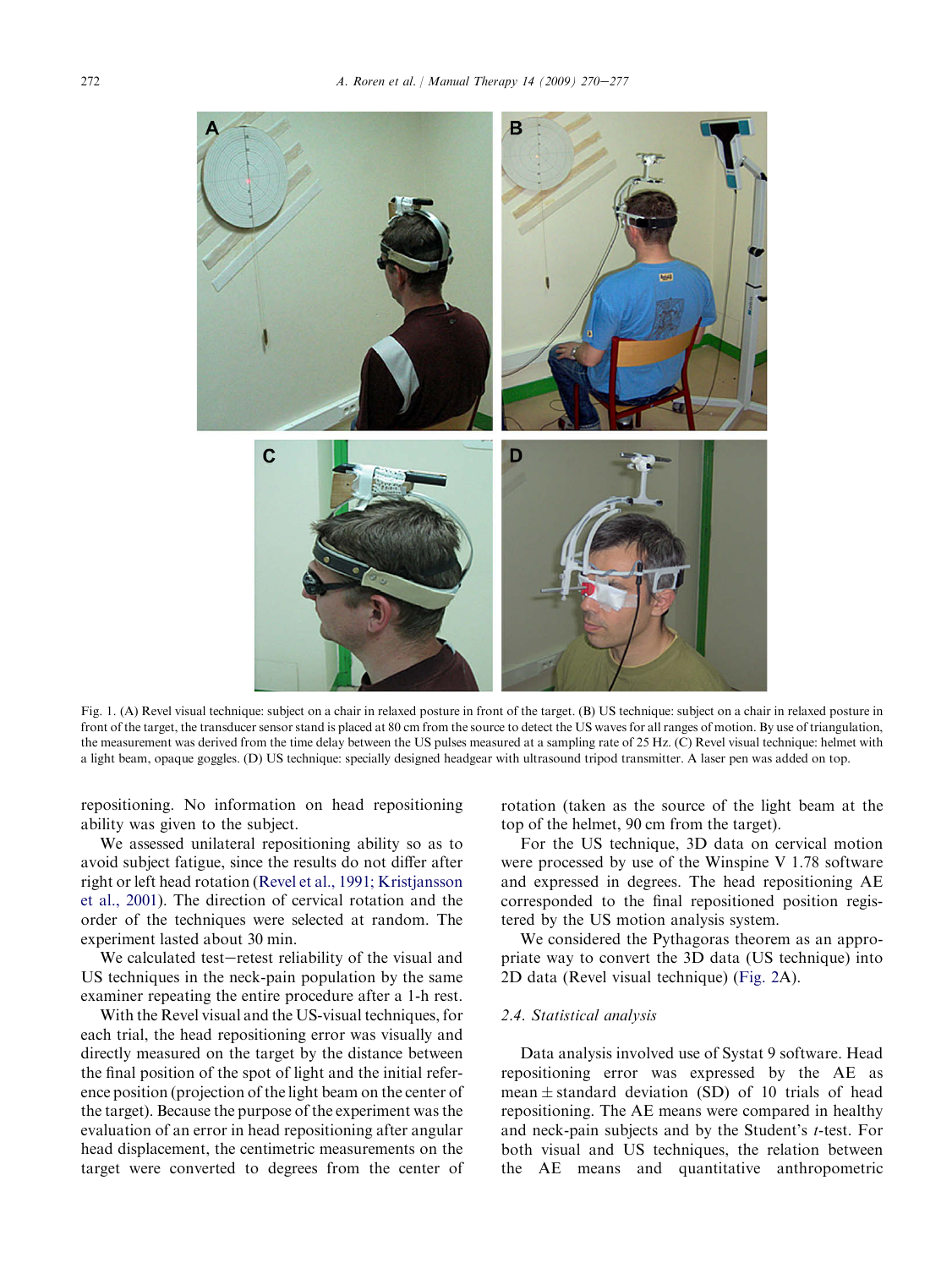<span id="page-3-0"></span>

Fig. 2. (A) Conversion of the 2D data into 3D. Pythagoras equation,  $d = l \sqrt{\left(\sin \alpha^2 + \sin \beta^2\right)}$  $\sqrt{\sin \alpha^2 + \sin \beta^2}$ . H, light beam on the subject's head; d, distance between the initial reference position O and the final position P; x, abscissa of P; y, ordinate of P; l, distance between the cutaneous projection of the subject's head center of rotation (localization of the light beam) and the target;  $\alpha$ , angle in the sagittal plane; and  $\beta$ , angle in the horizontal plane. (B) Conversion of the measurements in centimetres to degrees. H, light beam on the subject's head; O, center of the target representing the initial reference position of the head; P, final position of the head; OH, distance between the light beam and the target in the initial reference position; HP, distance between the light beam and the target in the final position. The distance between ''O'' and ''P'' represents the head repositioning error in centimetres. The triangle HOP is rectangular, thus the trigonometric formula: tangent  $\theta = OP/OH$ ,  $\theta = \tan g^{-1}$  (OP/OH), was used to convert head repositioning error measured in centimetres (OP) to degrees  $(\theta)$ .

parameters was assessed by the Spearman correlation coefficient (r) and that between the AE means and qualitative parameters (sex, sports activity) by Student's t-test. A  $p < 0.05$  was considered statistically significant.

To determine the threshold of abnormal repositioning, we used specificity and sensitivity analysis with receiver operating characteristic (ROC) curve analysis.

Test-retest reliability for the head repositioning  $AE$  in neck-pain group was assessed with the intraclass correlation coefficient (ICC) for Revel visual and US techniques [\(Shrout and Fleiss, 1979](#page-7-0)). In addition, the [Bland](#page-7-0) [and Altman \(1986\)](#page-7-0) method was used for testing agreement between the AE means of the two experiment sets.

The correlation between AE means for successive measurement with Revel visual and US techniques and for simultaneous measurement with US and US-visual techniques were calculated for healthy and neck-pain groups by the Spearman r.

The Kappa statistic was used to calculate the percentage agreement between the Revel visual and the US techniques in terms of threshold of abnormal repositioning. Although no standard for interpretating a reliability coefficient exists, [Landis and Koch \(1977\)](#page-7-0) suggested the following for the Cohen  $k$  statistic in terms of agreement:  $\langle 0.0, \text{ poor}; 0.0-0.2, \text{slight}; 0.21-0.40, \text{fair}; 0.41-0.60,$ moderate;  $0.61-0.80$ , substantial; and  $0.81-1.0$ , excellent.

#### 3. Results

All repositioning errors were expressed by AE as mean  $\pm$  standard deviation (SD) of 10 trials of head repositioning.

## 3.1. Population data

Basic data for the healthy and neck-pain subjects are in Table 1.

## 3.2. Head repositioning with Revel visual and US techniques

The AE was significantly greater in the neck-pain group than in the healthy group with either the Revel

| anje |  |
|------|--|
|------|--|

Basic data of the healthy and neck-pain subjects.

|                                                       | Healthy<br>$(n=41)$ | Neck pain<br>$(n=41)$ | $\boldsymbol{p}$ |
|-------------------------------------------------------|---------------------|-----------------------|------------------|
| Anthropometric data                                   |                     |                       |                  |
| Male, $n \left(\frac{0}{0}\right)$                    | 18(44)              | 11(27)                | 0.159            |
| Age (mean $\pm$ SD), years                            | $30.5 \pm 11.4$     | $54.7 + 14.2$         | ${<}0.0001$      |
| Body mass index<br>(mean $\pm$ SD), kg/m <sup>2</sup> | $22.5 + 3.8$        | $25.1 + 6.5$          | 0.017            |
| Sport activities, $n$ (%)                             | 13 (32)             | 0(0)                  | NA               |
| Neck pain intensity                                   |                     |                       |                  |
| At rest (mean $\pm$ SD), mm                           | NA.                 | $15.9 + 19.7$         | <b>NA</b>        |
| During test (mean $\pm$ SD), mm                       | NA.                 | $26.8 + 21.8$         | <b>NA</b>        |
| Neck-pain duration<br>(mean $\pm$ SD), months         | NA.                 | $88.2 + 68.3$         | <b>NA</b>        |
| AE                                                    |                     |                       |                  |
| Visual technique                                      | $3.6 \pm 0.8$       | $6.3 + 2.4$           | < 0.001          |
| (mean $\pm$ SD), degrees                              |                     |                       |                  |
| US technique                                          | $3.7 + 0.9$         | $6.1 + 2.9$           | ${<}0.001$       |
| $(\text{mean} \pm \text{SD})$ , degrees               |                     |                       |                  |

Sports activities refer to the percentage of subjects playing sports for at least 3 h a week.

Body mass index = weight (kg)/height<sup>2</sup> (m<sup>2</sup>).

Neck pain intensity was measured on a 100-mm visual analogue scale. NA, non applicable.

 $p < 0.05$  was considered statistically significant.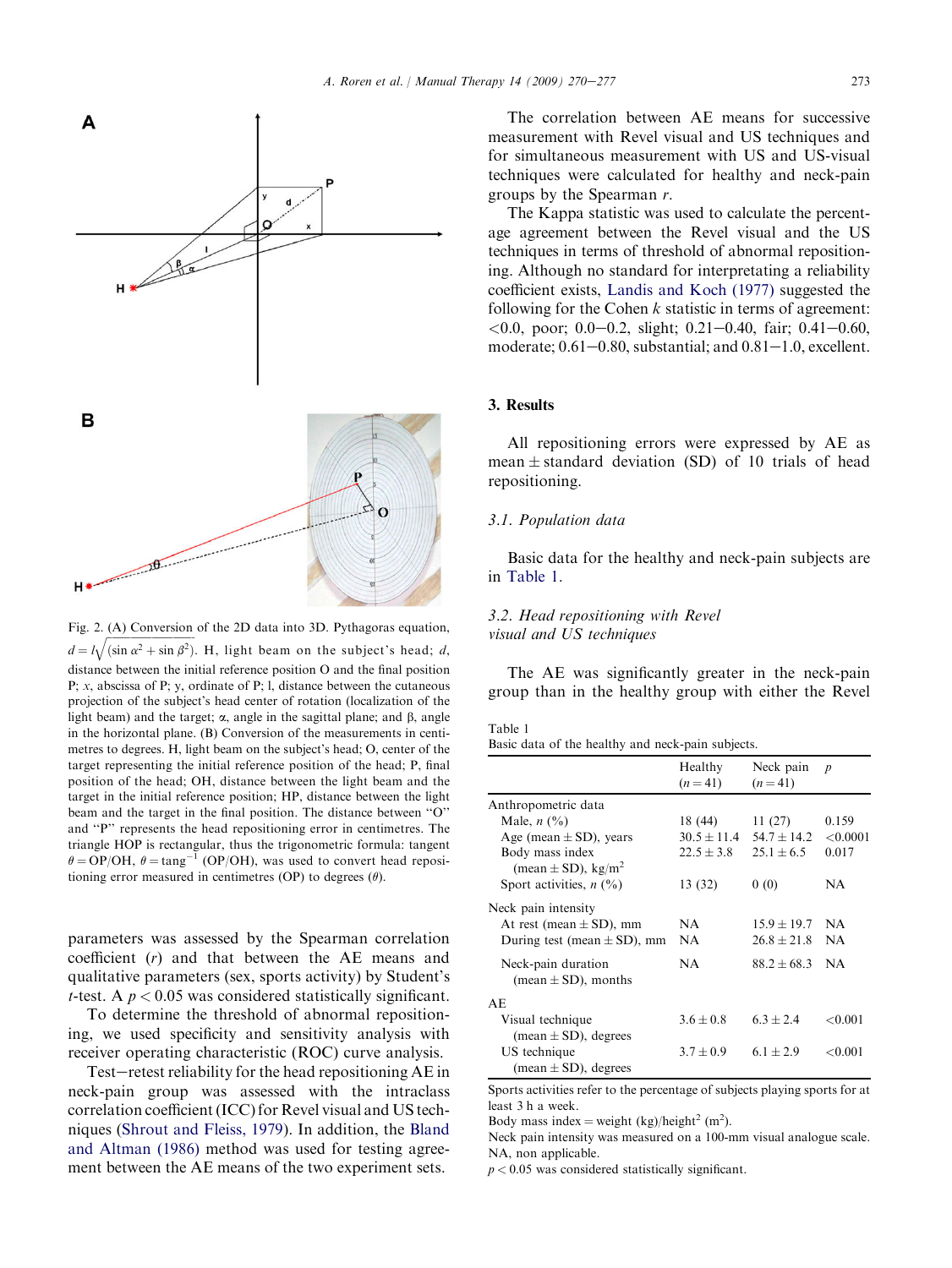visual or US technique  $(6.3^{\circ} \pm 2.4 \text{ vs } 3.6^{\circ} \pm 0.8$ [ $p < 0.001$ ] and  $6.1^{\circ} \pm 2.9$  vs  $3.7^{\circ} \pm 0.9$  [ $p < 0.001$ ], respectively).

For the healthy group, the AE was not related to age  $(r = 0.1, p = 0.5 \text{ and } r = 0.004, p = 0.98 \text{ for Revel visual}$ and US techniques, respectively), sex ( $p = 0.26$  and  $p =$ 0.51 for Revel visual and US techniques, respectively) or sports activity ( $p = 0.38$  and  $p = 0.86$  for Revel visual and US techniques, respectively) but was weakly related to body mass index for the Revel visual technique only  $(r = 0.37, p = 0.02)$ . For the neck-pain group, the AE was not related to body mass index  $(r = 0.1, p = 0.54)$ and  $r = 0.05$ ,  $p = 0.75$  for Revel visual and US techniques, respectively), sex ( $p = 0.97$  and  $p = 0.77$  for Revel visual and US techniques, respectively), or pain (r  $= 0.07$ ,  $p = 0.66$  and  $r = 0.04$ ,  $p = 0.79$  for Revel visual and US techniques, respectively) but was weakly related to age for the Revel visual technique only  $(r = 0.37$ ,  $p = 0.02$ ).

### 3.3. The threshold value of abnormal repositioning

Sensitivity and specificity analysis gave a threshold value of 4.5° for Revel visual and US techniques (Fig. 3A and B). Sensitivity was 78% with both techniques and specificity 85% and 78% for the Revel visual and US technique, respectively. Positive and negative



Fig. 3. The receiver operating characteristic (ROC) curve was constructed for four cutpoints:  $3.5^{\circ}$ ,  $4^{\circ}$ ,  $4.5^{\circ}$  and  $5^{\circ}$ . The best tradeoff between sensitivity and sensibility (largest ordinate for the smallest abcissa) was observed for a cutpoint of 4.5°, defined as the threshold of abnormal repositioning. (A) ROC curve with Revel visual technique. (B) ROC curve with US technique.

predictive values were 0.8 with both techniques. The Revel visual and US techniques showed an 80% and 82% chance, respectively, that neck-pain subjects would reposition the head outside the limit of  $4.5^\circ$  and that healthy subjects would reposition within this zone.

## 3.4. Comparison of techniques in AE values

The correlation between the two techniques in head repositioning AE was poor for both healthy and neckpain subjects  $(r = 0.32, p = 0.04;$  and  $r = 0.46, p =$ 0.004, respectively). When measurements were taken with the Revel visual and US techniques simultaneously the two techniques showed excellent correlation in AE for both healthy and neck-pain subjects  $(r = 0.946$  and  $r = 0.952$ , respectively). For the threshold value of 4.5° for head repositioning AE, the kappa statistic showed substantial agreement (kappa  $= 0.65$ ) between Revel visual and US techniques to discriminate between healthy and neck-pain subjects in repositioning.

## 3.5. Test-retest reliability of the Revel visual and US techniques for neck-pain subjects

ICC values were similar for both Revel visual and US techniques for the neck-pain subjects (ICC =  $0.68$ ). For the US-visual technique, the ICC was 0.62.

According to the Bland and Altman plot [\(Fig. 4](#page-5-0)A and B), most of the differences were within the confidence interval  $(-3.6$  and 4.2 for the Revel visual technique and  $-3.8$  and 5.6 for the US technique) and mean differences between test and retest were small. We considered that  $X$  (means of the two tests) and  $Y$ (differences between the two tests) were independent for both Revel visual and US techniques ( $r = 0.35$  and  $p = 0.04$  and  $r = 0.3$  and  $p = 0.05$  for Revel visual and US techniques respectively). There was no systematic trend in the plot.

#### 4. Discussion

This study was the first to assess AE in the head repositioning test and the clinical relevance of the test with use of two techniques, the usual Revel visual technique and a 3D US technique, in two populations: healthy subjects and those with neck pain. It was also the first to evaluate the test-retest reliability in a neck-pain group. We demonstrated that head repositioning ability could be quantitatively assessed by either technique, but the Revel visual technique might be more adapted to daily clinical practice.

The head repositioning AE we observed in the healthy and neck-pain groups was in agreement with those from previous studies of the Revel visual technique, which ranged from  $2.74^{\circ}$  to  $5.25^{\circ}$  for healthy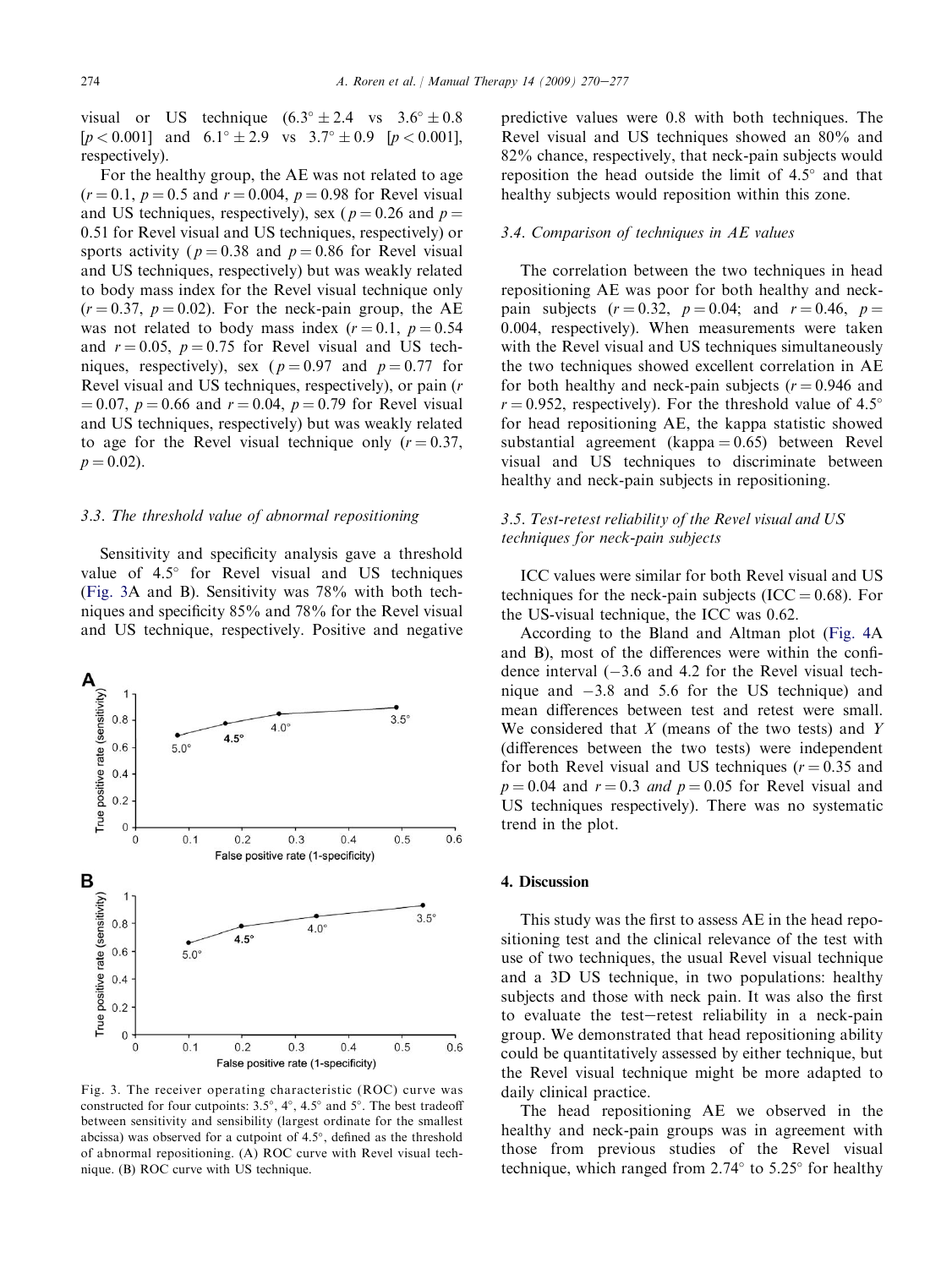<span id="page-5-0"></span>

Fig. 4. Bland and Altman plot for neck-pain population: test-retest study for the AE plotting agreement of the means of the two tests against the difference between the tests for Revel visual (A) and US (B) technique. The mean of the differences between the two scores (0.3 and 0.9 for Revel visual and US techniques, respectively) was used to calculate the 95% limits of agreement (expressed by dashed lines) for the two scores:  $-3.6$  and 4.2 for Revel visual technique and  $-3.8$  and 5.6 for US technique. Means and differences were expressed in degrees.

subjects [\(Heikkila and Astrom, 1996; De Hertogh et al.,](#page-7-0) [2000; Rix and Bagust, 2001\)](#page-7-0) and from  $4.2^{\circ}$  to  $6.11^{\circ}$  for neck-pain populations [\(Revel et al., 1991; De Hertogh](#page-7-0) [et al., 2000; Rix and Bagust, 2001](#page-7-0)). Previous studies of the US technique evaluated only healthy subjects, and the method of calculating the head repositioning error differed from ours in that it was assessed only in the horizontal plane and did not take into account associated motions in other planes ([Strimpakos et al., 2006;](#page-7-0) [Lee et al., 2006;](#page-7-0) [Demaille-Wlodyka et al., 2007](#page-7-0)). In the present study, we transformed the 3D independent data into a 2D global result to compare the AEs obtained by both techniques.

In agreement with the previous results, our results showed a significant difference in head repositioning AE between healthy subjects and those with neck pain ([Revel et al., 1991; Heikkila and Astrom, 1996](#page-7-0)). One study found no difference in head repositioning AE between similar groups but included only 11 subjects in each group and gave no instruction about the speed of the movement [\(Rix and Bagust, 2001\)](#page-7-0).

Head positioning ability did not differ significantly by sex, age, pain intensity or sports activity in the healthy group. In agreement with our results, recent results showed in a large sample of healthy volunteers that neck proprioception was unaffected by age ([Demaille-](#page-7-0)[Wlodyka et al., 2007\)](#page-7-0). In the present study, AE was weakly related to age in the neck-pain group for the Revel visual technique. Because cervical osteoarthritis is more frequent with age, distinguishing between the effects of age and neck pain is difficult. Further research into the relation between age and head repositioning ability in a neck-pain population is required. In agreement with previous results, our finding of no correlation between repositioning AE and pain intensity did not reflect the possible influence of nociceptive inputs on the repositioning disability; however, in our sample, the mean intensity of pain at rest and during the tests was low ([Revel et al., 1991](#page-7-0)). A difference in participation in sports between the control group and the patient group could account for the difference in repositioning ability. No one in the neck-pain group played sports, and in the healthy group, the AE measured by either technique was not related to sports activity. However, the sample was small and the range of sports was wide. Therefore, the effect of sports on neck proprioception remains unknown.

We could have used the same helmet (the US motion analysis system) for the Revel visual and US techniques and thus obtain only simultaneous measurements. We chose to use different headgears for each technique because we wanted to reproduce exactly the initial test (including the specific helmet) described by [Revel et al.](#page-7-0) [\(1991\)](#page-7-0).

Previous studies assessed test-retest reliability of the head repositioning test in healthy people. Excellent reliability was reported in a small sample of young healthy students with the Revel visual technique, and Bland and Altman plotting revealed satisfactory agreement between two successive measurements of head repositioning AE [\(Pinsault et al., 2006](#page-7-0)). With a US technique, test-retest reliability ranged from moderate to high [\(Lee et al., 2006\)](#page-7-0). A different experimental procedure showed the intra- and inter-examiner studies with poor reliability [\(Strimpakos et al., 2006\)](#page-7-0). In the present study, the test-retest reliability was assessed in the neckpain group only because it had not yet been studied in a symptomatic group. Moreover, study of the evolution of neck pain and of the effects of treatments requires a reliability assessment of the head repositioning test in the symptomatic population. In neck-pain subjects, the ICC values were moderate with visual, US and US-visual techniques. However, the differences in AE for head repositioning between techniques and between the two sets of experiments still showed a narrow margin considering that we were studying human head repositioning performance. That raises the question of the relevance of the ICC test to assess the reliability of these kinds of measurements.

Bland and Altman plotting related to Revel visual and US techniques revealed satisfactory agreement between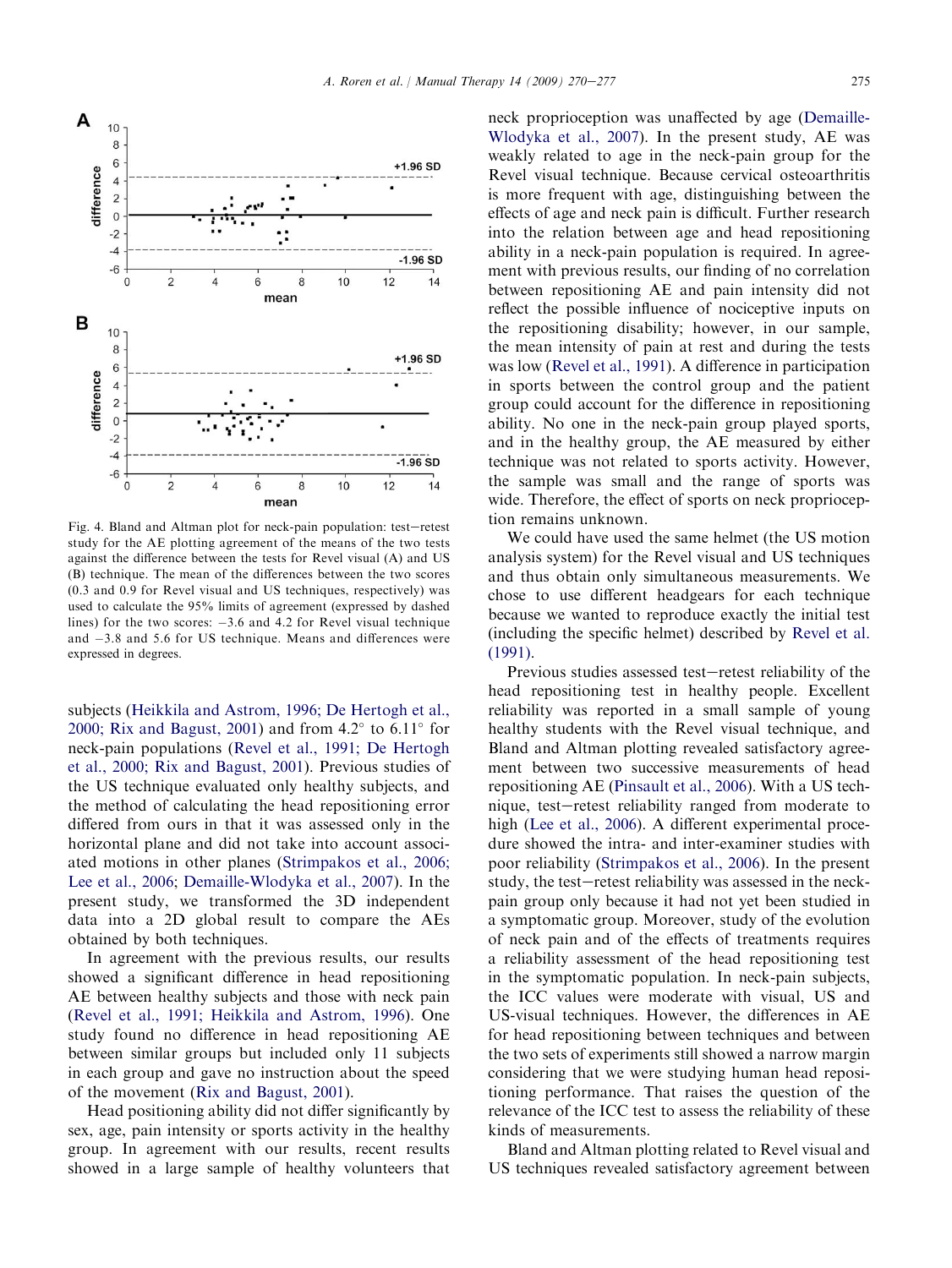the two successive measurements. The variability of the head repositioning ability was larger for subjects with higher repositioning AE. However, this trend was close to the significance threshold so it could be neglected.

When head repositioning was assessed with Revel visual and US techniques in random order in succession, the correlation of AE was poor for healthy and neckpain groups but excellent with simultaneous measurement from US-visual and US techniques. Visual reading and US assessment could thus be considered as two different ways to measure the same head repositioning error. The results of correlation of Revel visual, USvisual and US techniques and reliability of Revel visual and US techniques in head repositioning error raise the question of the durability of head repositioning ability in a neck-pain population, which had been little studied until now [\(Revel et al., 1994](#page-7-0)). The difference in correlation between successive and simultaneous measurements and the moderate reliability also suggest that some of the items of the experimental procedure could increase the intra-individual variability. The weight and the shape of the two helmets were slightly different. The vision-occluding devices were not identical as well. The ultrasound source emitted a buzz, whereas the Revel visual technique was silent. With simultaneous measurements only (US-visual and US techniques), one could be sure that the experimental conditions remained strictly unchanged. Moreover, the duration of the experiment (one set of 10 trials with one technique immediately followed by one set of 10 trials with the other technique) and the numerous handlings (change of helmets and vision-occluding devices) could interfere with subjects' head repositioning ability and thus alter correlation and reliability. The human factors of variations and the experimental conditions of carrying out the tests tended also to reduce the reliability between trials in the same experiment set and supported the need for several trials.

We considered a comparison of Revel visual and US successive measurements according to a pathological threshold identified by both techniques to be clinically more relevant. In our study, the threshold value of inaccurate repositioning was  $4.5^\circ$  with both techniques and the intra-rater agreement between the two techniques measured separately was substantial. This same threshold was identified previously [\(Revel et al., 1991](#page-7-0)).

The visual measurements of the head repositioning ability confirmed results of previous studies. Among different tests evaluating sense of head and neck position, only the visual head repositioning test was successful in differentiating healthy subjects from those with neck pain [\(Kristjansson et al., 2003](#page-7-0)). The Revel visual technique is easy to handle, rapid and economical, so it fits well with clinical practice. However, data are not recorded and cannot be checked later. A detailed analysis of the repositioning procedure is thus impossible; however, an alternate repositioning strategy, such as overshooting (i.e., overestimation of the distance for repositioning), has been described [\(Revel et al., 1991](#page-7-0)). Because our study aimed to compare the Revel visual and US measurement techniques and because the information provided by the Revel visual technique was incomplete, we did not detail how the head was repositioned. However, we noticed differences in repositioning strategy between the two groups that deserve further study. The error visually measured on the target is in two dimensions and results from the projection of 3D coordinates of the head posture on a vertical plane (the target), so a hypothetical projection error cannot be ruled out. On the whole, the Revel visual technique is useful in daily clinical practice for rehabilitation and to evaluate changes.

The 3D US technique is more accurate than the Revel visual technique [\(Dvir and Prushansky, 2000](#page-7-0)) and excludes any projection error [\(Bullitt et al., 1997\)](#page-7-0). It also provides complementary data such as 3D measurement of the range of motion and speed of head movements and allows for a delayed analysis of recording. However, the US technique is expensive, time-consuming and not easily adapted to the assessment of head repositioning ability. The head position is expressed in each of the three dimensions separately, and calculations are needed to assess the global head repositioning error. A systematic calibration of the position was necessary before each trial and took several seconds, during which the examiner maintained the head in the reference position with one hand while managing the data-processing tasks with the other one. Thus, the examiner could provoke some perturbations in the subject's proprioceptive sensitivity. With modification of the software dedicated to the head repositioning test, this disadvantage could be avoided. The 3D US technique is probably more adapted to research in providing information about the individual procedure in repositioning the head.

## 5. Conclusion

This study confirmed the clinical relevance of the head repositioning test, whatever the technique used, Revel visual or US. Head repositioning global error was similar, whatever be the measurement technique. The head repositioning accuracy was significantly higher in the healthy group than in the neck-pain group, and the same pathological threshold was identified with both techniques. The two techniques are complementary: the Revel visual technique provides an efficient quantitative assessment of head repositioning ability but gives only little information on repositioning strategy, whereas the US technique does not improve the quantitative assessment of head repositioning ability but might well be used to study pathological repositioning strategy.